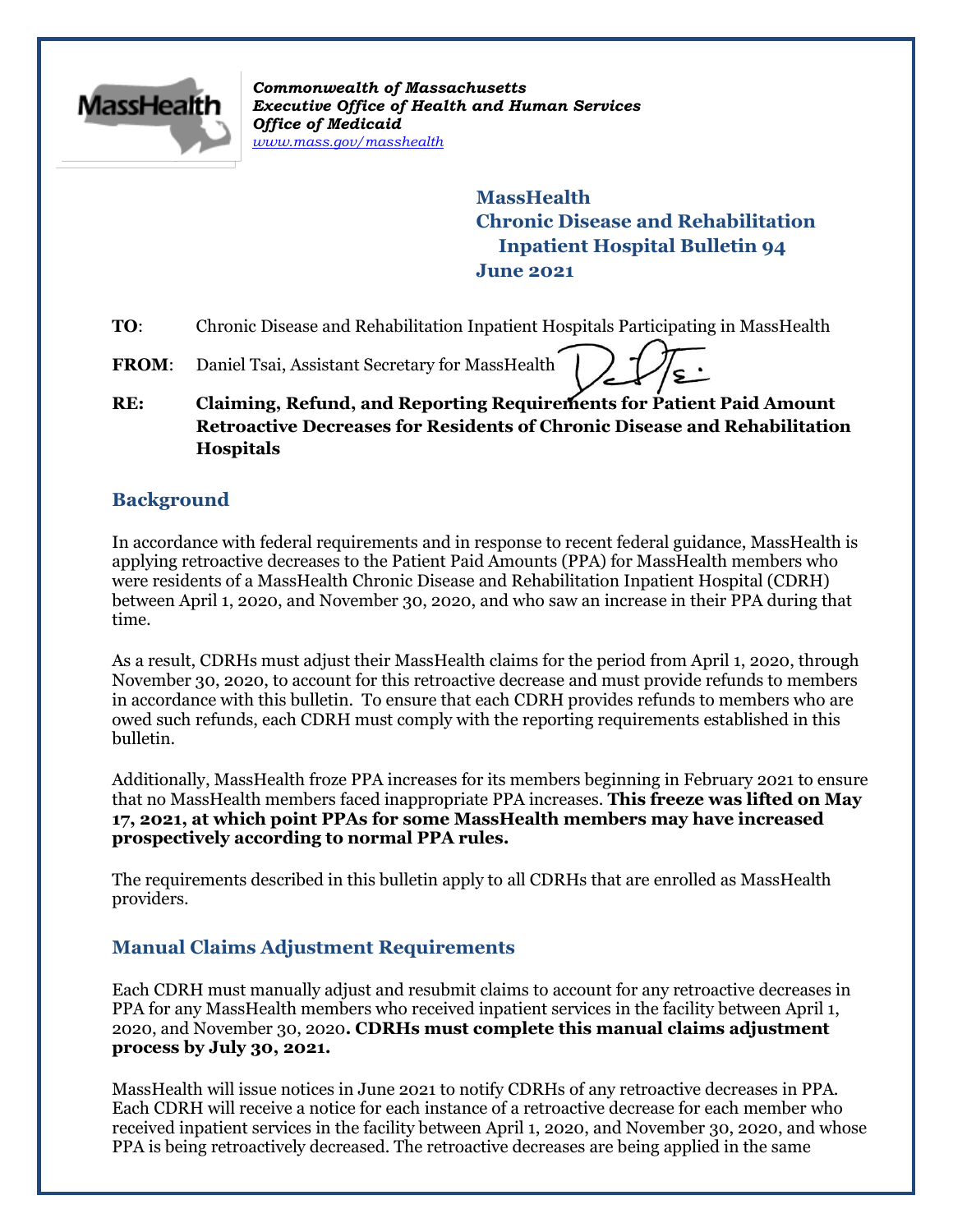**MassHealth Chronic Disease and Rehabilitation Inpatient Hospital Bulletin 94 June 2021 Page 2 of 5**

amount of each PPA increase for each member that occurred between April 1, 2020, and November 30, 2020. Therefore, it is possible that a single member may receive more than one retroactive decrease in their PPA (if, for example, the member faced more than one PPA increase between April 1, 2020, and November 30, 2020). CDRHs should ensure that all retroactive decreases are accounted for when adjusting their claims and resubmitting them to MassHealth.

Facilities should receive payments reflecting their adjusted claims approximately one month after their adjusted claims submission. MassHealth will issue detailed instructions for CDRHs to follow when manually adjusting their claims to account for the retroactive PPA decreases.

### **Resident PPA Refund Requirements**

**Each CDRH must provide all required refunds to those affected members who received inpatient services, reflecting the retroactive decreases to PPA, by August 30, 2021.** The refund for each affected member should equal the total amount of the member's PPA increases during the period from April 1, 2020, and November 30, 2020, that were actually paid by the member or their representatives.

CDRHs may place refunded PPA funds into members' personal needs accounts (PNA), as long as the facility is in compliance with the PNA provisions under 130 CMR 456.601 through 456.615. If a member who is owed a refund or their representative requests the CDRH to deposit or provide the funds in a different manner, the CDRH should work with the member or their representative to provide the funds in the manner requested to the extent possible.

For members who received inpatient services at a CDRH between April 1, 2020, and November 30, 2020, and are owed a refund for that time period but who have since been transferred or discharged or who are now deceased, CDRHs should follow the rules established under 130 CMR 456.423: *Patient-Paid Amount*. However, if such member or their representative requests the facility to deposit or provide the funds directly to the member or their representative, CDRHs should work with the member or their representative to provide the funds in the manner requested to the extent possible. CDRHs must make every effort to locate members who received inpatient services, or their representatives, to ensure funds are returned to the member or their estate. If a facility has made every effort and cannot locate a discharged member or a discharged member's representative, the funds should be treated in the same manner as PNA funds under 130 CMR 456.614(B).

CDRHs that do not have sufficient funds to provide PPA refunds by August 30, 2021, may request an advance payment from MassHealth. **Facilities must request the advance payment by July 1, 2021, to receive the advance payment by mid-July, or by August 1, 2021, to receive the advance payment by mid-August.** MassHealth will reconcile these advance payments by retaining an amount equal to the advance payment from the claims adjustment payments processed by MassHealth based on the claims adjustments submitted or, if necessary, from claims processed on or after September 1, 2021.

# **PPA Refund Reporting Requirements**

To ensure that all members who are owed a refund due to the retroactive PPA decreases described in this bulletin receive said refund, all CDRHs must submit a PPA Refund Report to the Center for Health Information Analysis (CHIA) via the CHIA submissions web portal by September 30, 2021.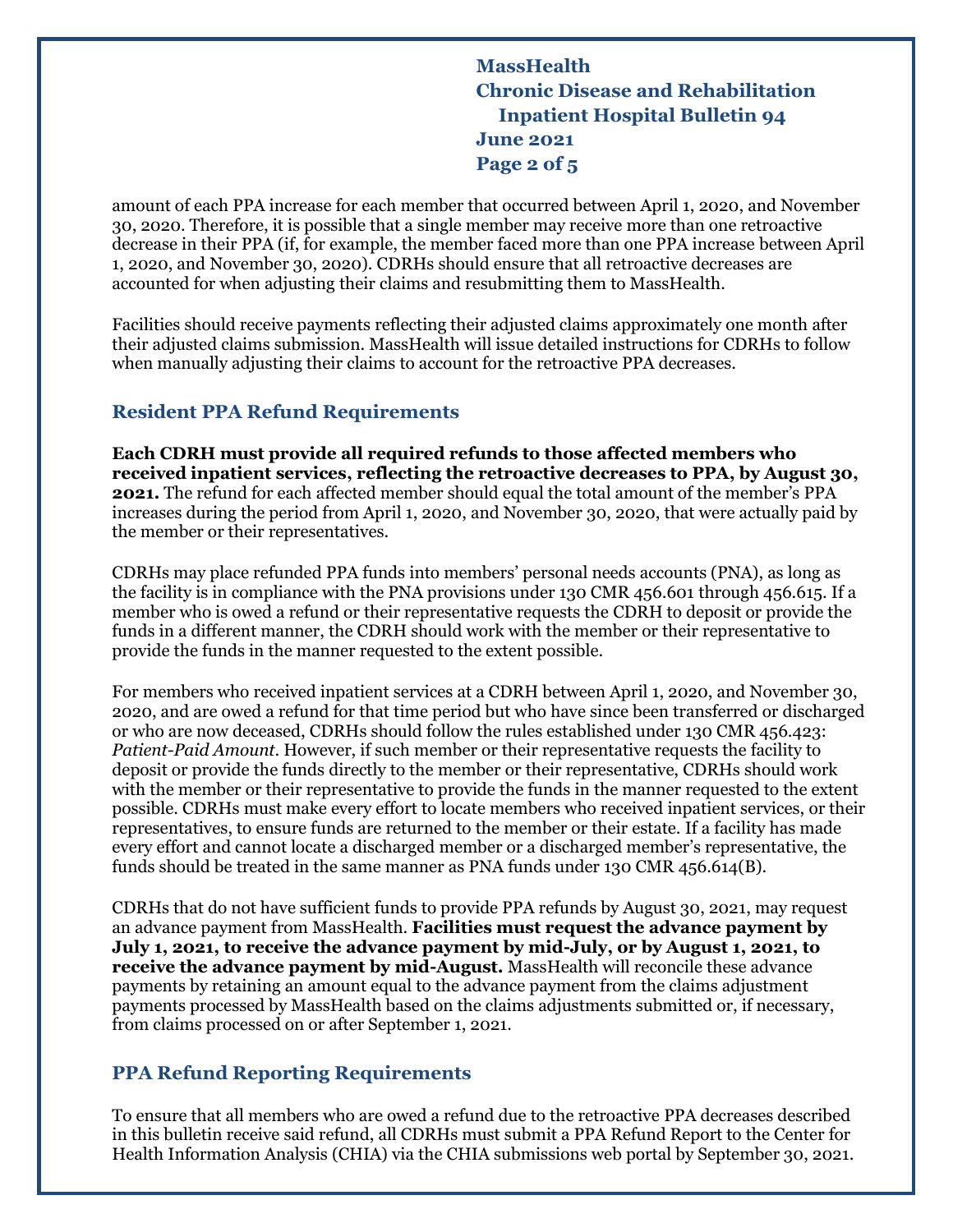**MassHealth Chronic Disease and Rehabilitation Inpatient Hospital Bulletin 94 June 2021 Page 3 of 5**

The submitted PPA Refund Report must include all information requested in the PPA Refund Report template, which will include, but is not limited to:

- The members who received inpatient services at the facility at any point between April 1, 2020, and November 30, 2020, who received a PPA refund from the facility, and the total amount of the refund actually paid to the member;
- The members who received inpatient services at the facility at any point between April 1, 2020, and November 30, 2020, for whom MassHealth implemented a retroactive PPA decrease but who have not received a PPA refund from the facility equaling the total amount of the retroactive decrease. For each of these members, the facility must also indicate:
	- o what amount, if any, was refunded to the member or their representative; and
	- o the reason for the incomplete refund (e.g. the member is no longer inpatient at the facility and could not be located, the member did not pay the PPA increase when it was implemented, the member was in arrears with PPA amounts and the facility applied the refund to the members' debt, refund is in progress but not completed, etc.).

**The administrator or other appropriate representative from each CDRH must submit the PPA Refund Report using the prescribed reporting form via the [CHIA](https://chiasubmissions.chia.state.ma.us/NHPDR/)  [Submissions web portal](https://chiasubmissions.chia.state.ma.us/NHPDR/) by September 30, 2021**, and must include all of the information described above as well as any additional information requested through the reporting from. A login is not required to access the CHIA Submissions web portal.

**In conjunction with the PPA Refund Report, the administrator or other appropriate representative from each CDRH must also submit a signed and scanned copy of the executed attestation, attached to this CDRH bulletin as Appendix A, that the information submitted through the PPA Refund Report is complete and accurate.**

#### **Non-compliance**

All participating MassHealth CDRH providers must submit the reporting and attestation forms required by this bulletin. If MassHealth determines through the information submitted in the report, or through other information available to MassHealth, that the facility has failed to provide the required PPA refunds to members or that the facility is requiring members to pay PPA amounts in a manner inconsistent with MassHealth PPA notices, the facility may be subject to overpayment or sanction action under 130 CMR 450.235: *Overpayments* and/or 130 CMR 450.238: *Sanctions: General*.

Further, if MassHealth determines that a CDRH provider has made false or misleading representations through the submissions required by this bulletin, MassHealth may pursue sanctions against the provider under 130 CMR 450.238: *Sanctions: General*. MassHealth reserves the right to request and review documentation, conduct on-site audits, or use any information available to it to determine if a facility is accurately representing its PPA refunds through its submissions under this bulletin.

MassHealth will also refer providers to the Medicaid Fraud Division in the Attorney General's Office, as appropriate.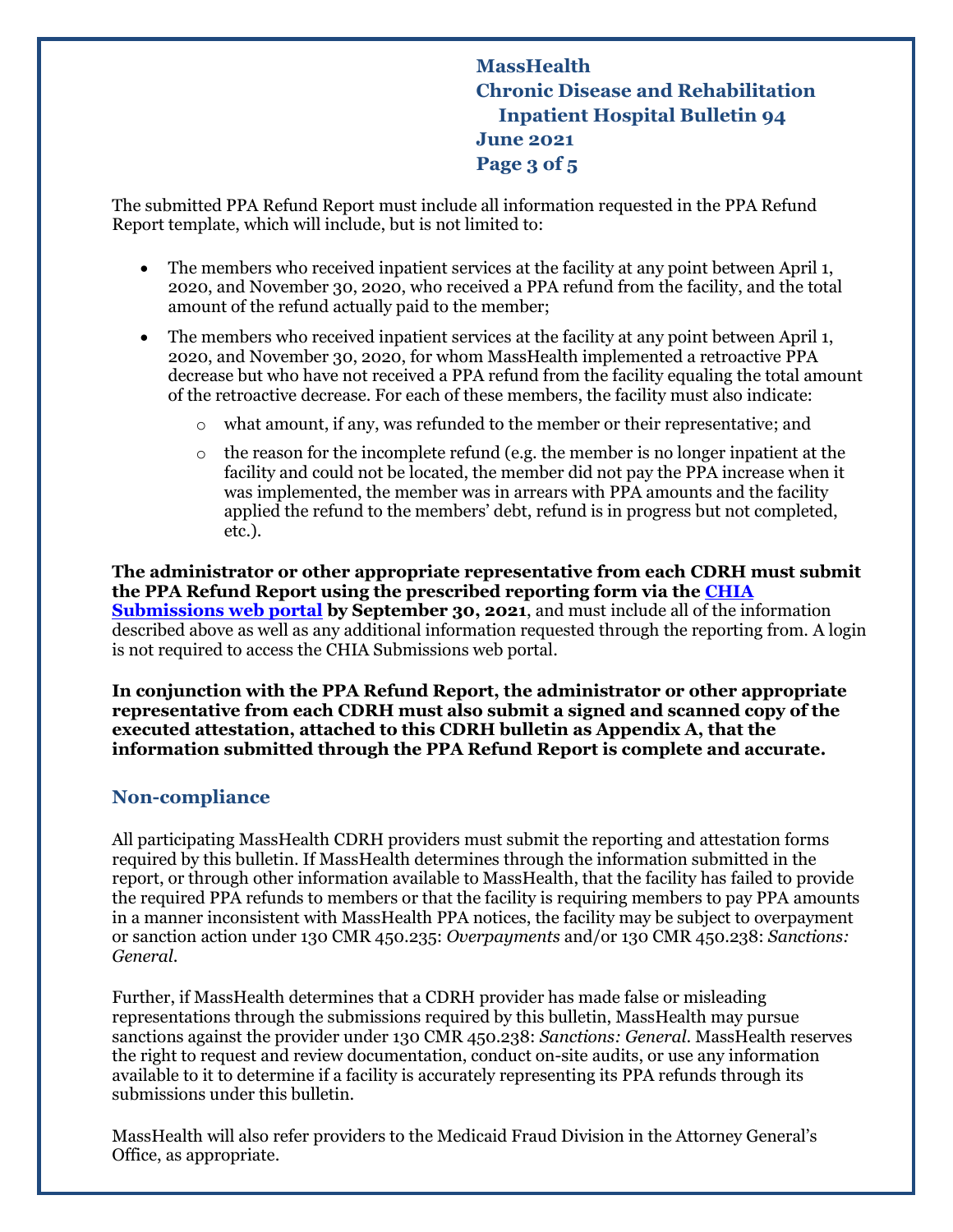**MassHealth Chronic Disease and Rehabilitation Inpatient Hospital Bulletin 94 June 2021 Page 4 of 5**

## **MassHealth Website**

This bulletin is available on th[e MassHealth Provider Bulletins](http://www.mass.gov/masshealth-provider-bulletins) web page.

[Sign up](https://www.mass.gov/forms/email-notifications-for-masshealth-provider-bulletins-and-transmittal-letters) to receive email alerts when MassHealth issues new bulletins and transmittal letters.

# **Questions**

If you have questions about the information in this bulletin, please email your inquiry to [CHIANursingFacilityData@massmail.state.ma.us.](mailto:CHIANursingFacilityData@massmail.state.ma.us)